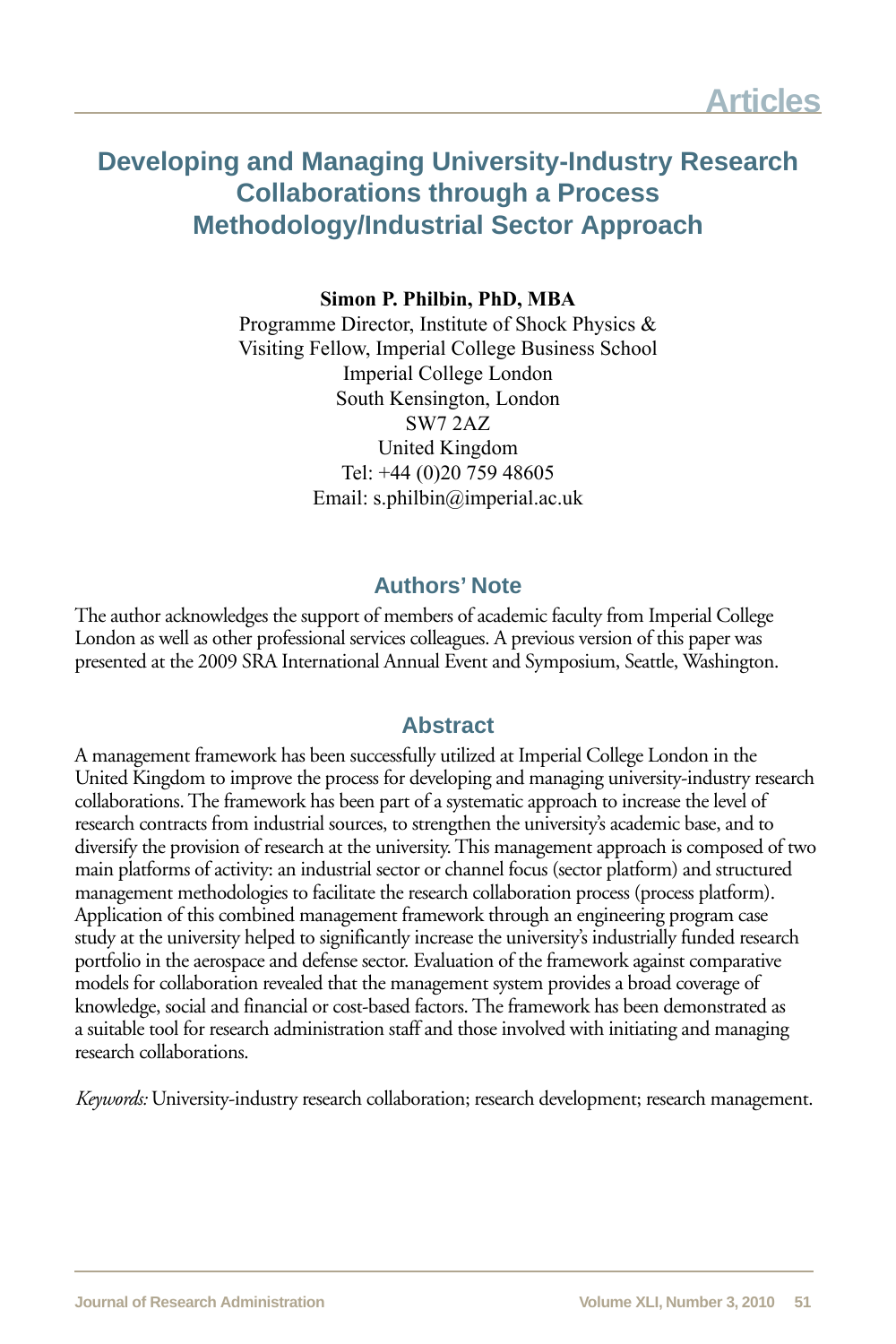### **Introduction**

A large proportion of universities in the United States and Europe have traditionally focused on undergraduate education, with a lesser emphasis on research. This has largely been the case since many of these institutions were founded (Bozeman & Boardman, 2003). There are, however, a smaller but significant number of universities where considerable research is undertaken. Such universities tend to receive research funding from a range of sources, including government organizations, charitable foundations, philanthropic donations, and industry (D'Este & Patel, 2007). This latter source is likely to include industrial funding for contract research, collaborative research projects, consultancy and technical advisory work, as well as the development of intellectual property through licensing of patents and other commercial activities (Perkmann & Walsh, 2007). The ability for universities to develop such commercial activities has a number of benefits; however, competition among academic institutions can be intense (Wimsatt, Trice, & Langley, 2009), and the success rate for proposals submitted to industry is often low.

The benefits for universities in undertaking commercial projects include access to additional financial resources to fund doctoral and post-doctoral positions; the potential to develop intellectual property; the provision of an application context for research (with application-specific data and information provided by the company); as well as the ability to generate research that results in journal publications and conference papers. Therefore, universities are increasingly interested in positioning themselves favourably with potential commercial partners and in converting research opportunities into funded projects that may ultimately lead to long-term, sustainable collaborations.

This paper describes a combined process methodology/industrial sector management framework that has been successfully deployed at Imperial College London in the United Kingdom to improve the research development process and the management of industrially funded research collaborations. This has been part of a systematic approach to increase the financial value of research contracts from industrial sources, to strengthen the academic base, and to diversify the sources of research at the university. The strategy has helped produce collaborative research programs at the university worth approximately £20 million over a five-year period. Although these projects have been funded by companies, and so can be regarded as a form of contract research, the actual funding has largely originated from government sources, and the research involves a significant level of collaboration between the company and the university; therefore, it is appropriate to regard these as collaborative research programs. The programs involve collaborative research with industrial companies in the UK, where the company provided funds to the university and the projects have been focused on the aerospace and defense (A&D) industrial sector.

This combined process methodology/industrial sector management framework is composed of two main platforms of activity (Figure 1): The use of an industrial sector or channel focus (sector platform), and the development and deployment of structured process methodologies to help facilitate research collaboration (process platform).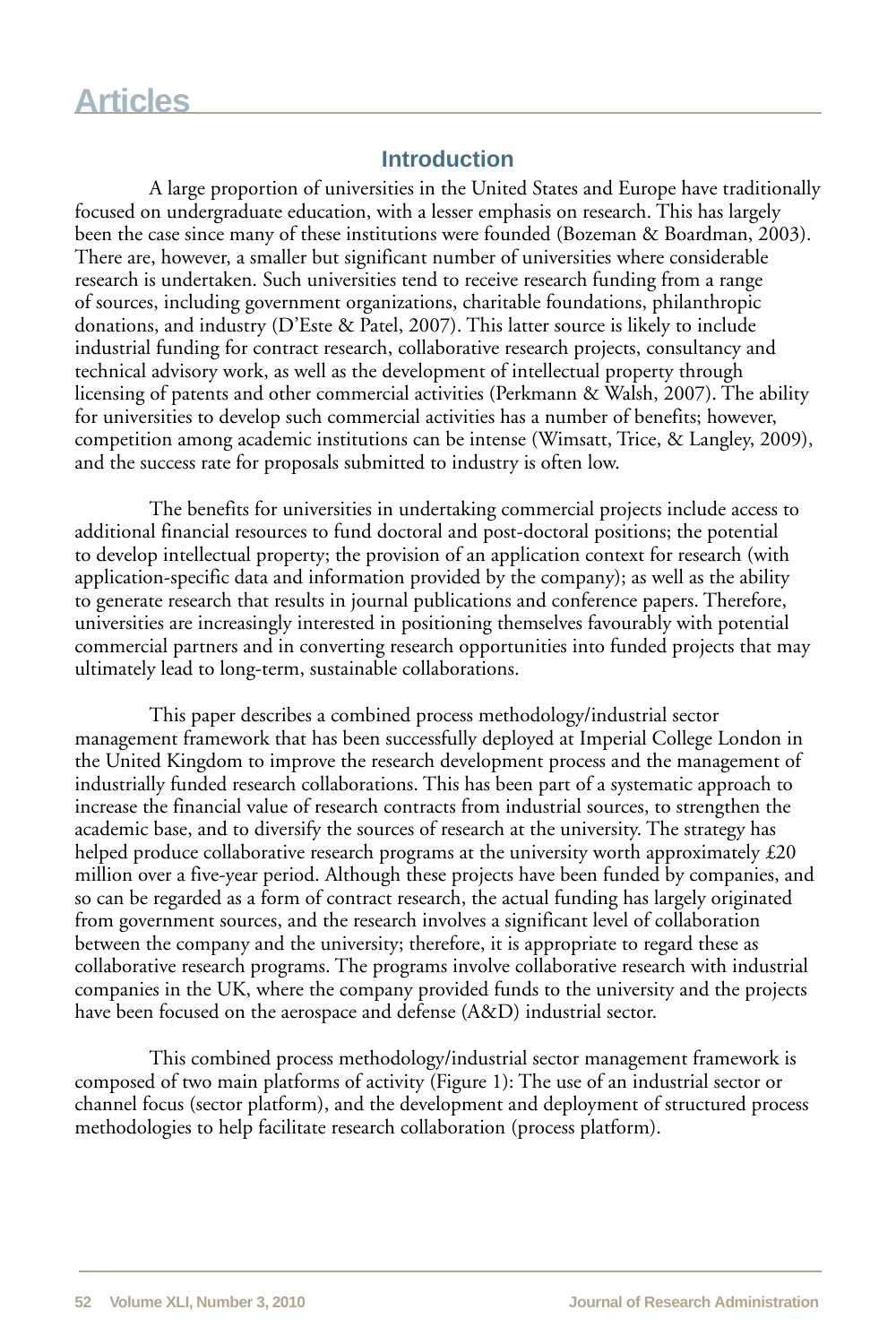

*Figure 1.* Combined process methodology/industrial sector management framework for managing and developing university-industry research collaborations.

The studies reported in this paper will not focus on the field of technology transfer (Siegel, Waldman, Atwater & Link, 2003), which more often refers to activities such as licensing agreements, start-ups and joint ventures

#### *University-Industry Research Collaboration*

Globally, there is increased competition among academic institutions, as university research groups compete with their peers to receive funding from large industrial companies to undertake research and technology (R&T) studies. This competition for funding and resources is prompting universities to improve their processes for developing and managing research collaborations with industry (Tucker, 2007). Industrial organizations work with universities to gain access to the intellectual knowledge and creative thinking within the academic environment (Sherwood & Covin, 2008). This can be regarded in terms of the open innovation model (Chesbrough, 2006), in which organizations increasingly partner with external sources for innovation. The motivation for companies is that the knowledge and academic thinking within universities can be utilized to deliver R&T, which can then help them improve their competitive positioning from building technology capabilities (Dooley & Kirk, 2007) through developing enhanced products or services. Industrial organizations are, however, required to justify research funding for universities, and so there is a greater need to capture the wider benefits of such collaboration, i.e., improving the skills and knowledge of the company's staff through knowledge transfer as well as the potential recruitment of technically qualified graduate students as new employees.

The merits of partnering between universities and companies have been explored in the literature. Kleyn, Kitney & Atun (2007) elucidated certain critical factors that contribute to successful university-industry partnerships in the life sciences sector, including leadership, organisational structure and operational management. The premise is that improvement in these factors can enhance the effectiveness of partnering, thereby improving innovation in research. Partnerships may also be regarded in terms of strategic alliances, where organizations cooperatively share knowledge and resources to gain competitive advantage (Ireland, Hitt & Vaidyanath, 2002). Moreover, Hitt, Ireland and Santoro (2004) have proposed a conceptual model, where alliance development and management effectiveness are supported by optimal resource configuration and exploitation mechanisms that allow value to be created by the alliance, and which build on information sharing and trust.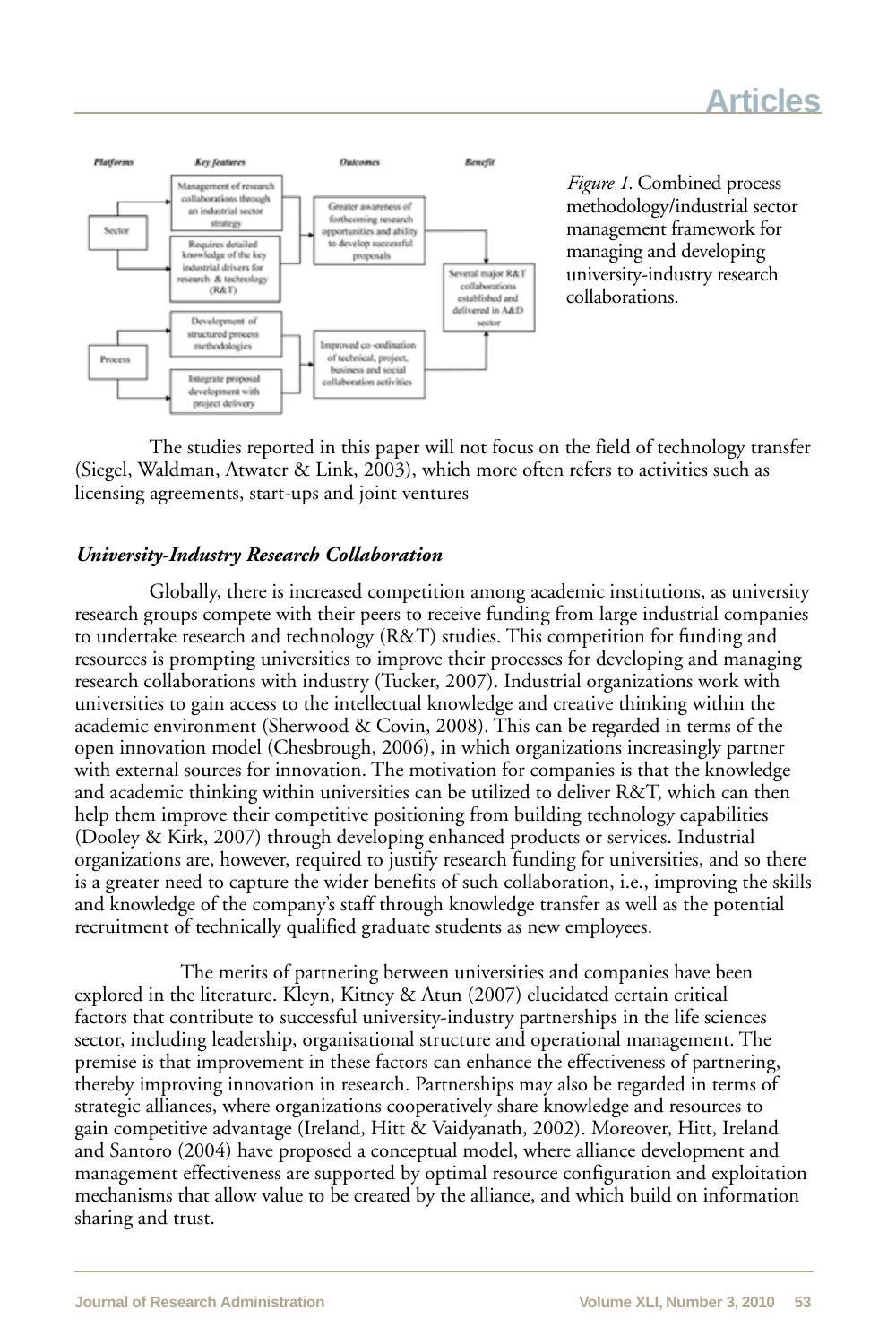University-industry alliances can also be used to facilitate collaborative research projects, since sharing research can create value for both partners (Jarillo, 1988). Therefore, the development of strategic alliances can be an attractive way for organizations to grow their commercial activities (Sampson, 2007). However, harnessing knowledge from individuals outside an organization can present its own challenges, and a counter argument is that the relationships that support such alliances can sometimes become a liability by decreasing the quality of knowledge provided (Anand, Glick, and Manz, 2002). Nevertheless, many studies identify the benefits to the innovation process derived from the successful management of alliances and partnerships (Walter, Lechner, and Kellermanns, 2007).

A number of studies have highlighted the role that social capital can play in alliances and collaboration (Koka & Prescott, 2002). Social capital, when including information sharing, trust, and regular and open communication, has been shown to promote alliance development (Hitt, Ireland & Santoro, 2004). Moreover, trust, in conjunction with the level of commitment between partners, has also been identified as a significant indicator of whether or not a universityindustry collaboration will be renewed (Plewa & Quester, 2007). Furthermore, a lack of social connectedness may inhibit the development of university-industry collaborations. Thune (2007) has employed a network embeddedness approach to investigate the role of social capital in developing university-industry collaborations. This study viewed social capital as an underpinning ingredient that helps facilitate collaborations; where social capital is limited, the new collaborations can be seriously hampered.

The role of knowledge itself is also fundamentally important to the development and management of collaborations, especially in regard to a company's ability to assimilate knowledge arising from collaborative activities (Barbolla & Corredera, 2009). In this regard, studies have identified the need for more formal mechanisms to enhance knowledge transfer, such as policies for intellectual property rights (IPR) as well as consideration of the relatedness of technology capabilities for the collaborating partners (Santoro & Bierly, 2006).

The effectiveness of knowledge transfer is influenced by its type. Explicit knowledge (e.g., data within a spreadsheet or database, or listed information and reports) is not particularly difficult to transfer; however, tacit knowledge can be more difficult to codify and transfer (Simonin, 1999). Such knowledge may, for example, be lacking when a researcher has not fully recorded all the fine details associated with successfully carrying out a certain materials spectroscopic technique. Consequently, for a collaboration to be effective, mechanisms to transfer tacit knowledge between collaborators need to be considered. Woods, Curran, Raghunathan & McKeever (2004) have identified a number of barriers to the transfer of tacit knowledge arising from university-industry collaborative research projects. These barriers include delays in achieving research objectives as well as differences between the university and the company regarding expectations for project progress; i.e., the company may have a more short-term horizon for fulfilment of the research goals. Therefore, the ability to address these barriers through appropriate mechanisms, such as enhanced communication between collaborators and improved measurement of the research outcomes, can contribute to an enhanced collaboration process.

Specific attributes of university-industry research collaboration have also been explored. Burnside and Witkin (2008) have reported on how IP negotiation can act as a barrier to new collaborations. They have proposed a process-driven approach to help academic faculty and contracts staff resolve negotiation issues. Kenney (1987) has examined the ethical dimensions of university-industry collaboration, and argues that universities should avoid becoming purely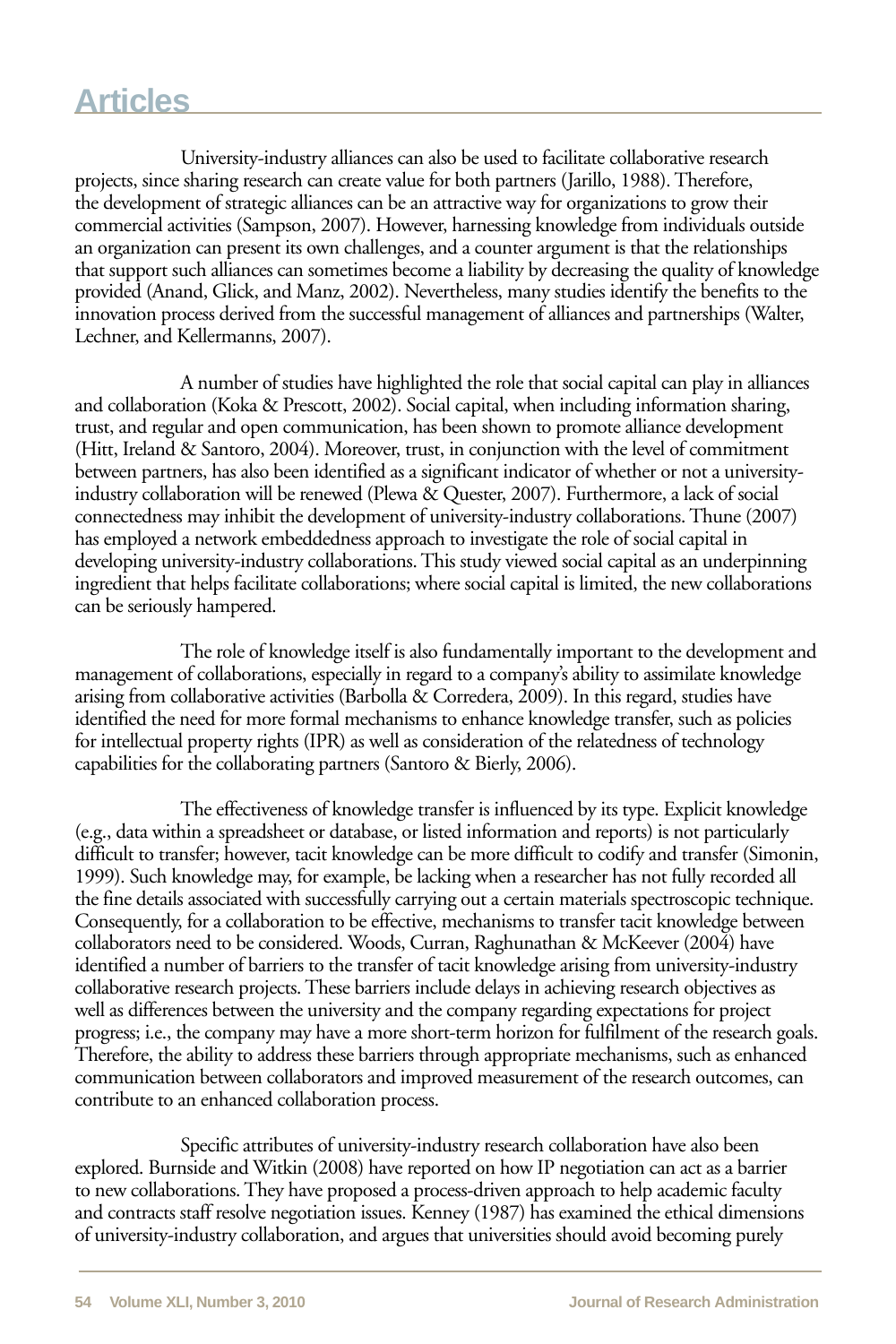research institutions, thereby compromising their ability to provide training and focusing on applied science at the expense of fundamental scientific research.

Having highlighted some key features of university-industry collaboration, it is now appropriate to explore the combined process methodology/industrial sector management framework. This framework, produced to facilitate the development and management of university-industry research collaborations, is composed of two 'platforms of activity:' the sector and process platforms.

#### *Sector Platform*

This platform uses an industrial sector strategy for the management of research opportunities and the delivery of research programs. Such a strategy is based on the premise that a number of benefits can be accrued through building up and then utilizing knowledge of a particular industry to initiate a greater (financial) level of research projects. A sector-based approach has been described as a best practice for channel management by Bellin (2006), who identifies the following successful elements of this structure: a market-driven approach based on customer needs; an overall management framework; an efficient balance of cost, control and coverage; a long-term perspective; a robust and high quality offer that is competitively priced; and the ease of doing business for all parties. These elements indicate there are benefits to be gained from managing the development and delivery of university-industry research collaborations according to an industrial sector (channel) strategy.

The sector approach, first established at Imperial College London in 2003, involved the creation of a new team of professional services staff (business development focused) within the university's Faculty of Engineering that would develop and manage university-industry collaborations according to industrial sectors. The team consisted of three research development executives and an administrator. Each of the executives focused on developing research collaborations in individual sectors, and the author was the executive charged with growing the volume of research projects for the A&D sector.

Previously within the university, business development staff had been based within individual academic departments, such as the Department of Chemical Engineering. This approach was sufficient when academic faculty required business support for small- and mediumsized research projects. However, to develop multidisciplinary and multi-departmental propositions for large and complex industrial programs, this approach was less effective. The new team, with its industrial sector approach, represented a departure from the previous strategy. The A&D sector was selected because a previous review of research strategy by the Faculty of Engineering had identified major funding opportunities in this sector, where the university would be well positioned to secure extensive participation (Philbin, 2004).

A lack of awareness of the key industry drivers for research in the area led to the decision to focus the research development team on to industrial sectors. In this regard, Baba, Shichijo & Sedita (2009) have highlighted how university-industry collaboration performance can be related to the ability of faculty teams to act as "boundary spanners," (page 759) combining scientific expertise with knowledge of the corporate enterprise. Boundary spanning could render the university more accessible to industry through improved communication of research capabilities and translation of university research into industrial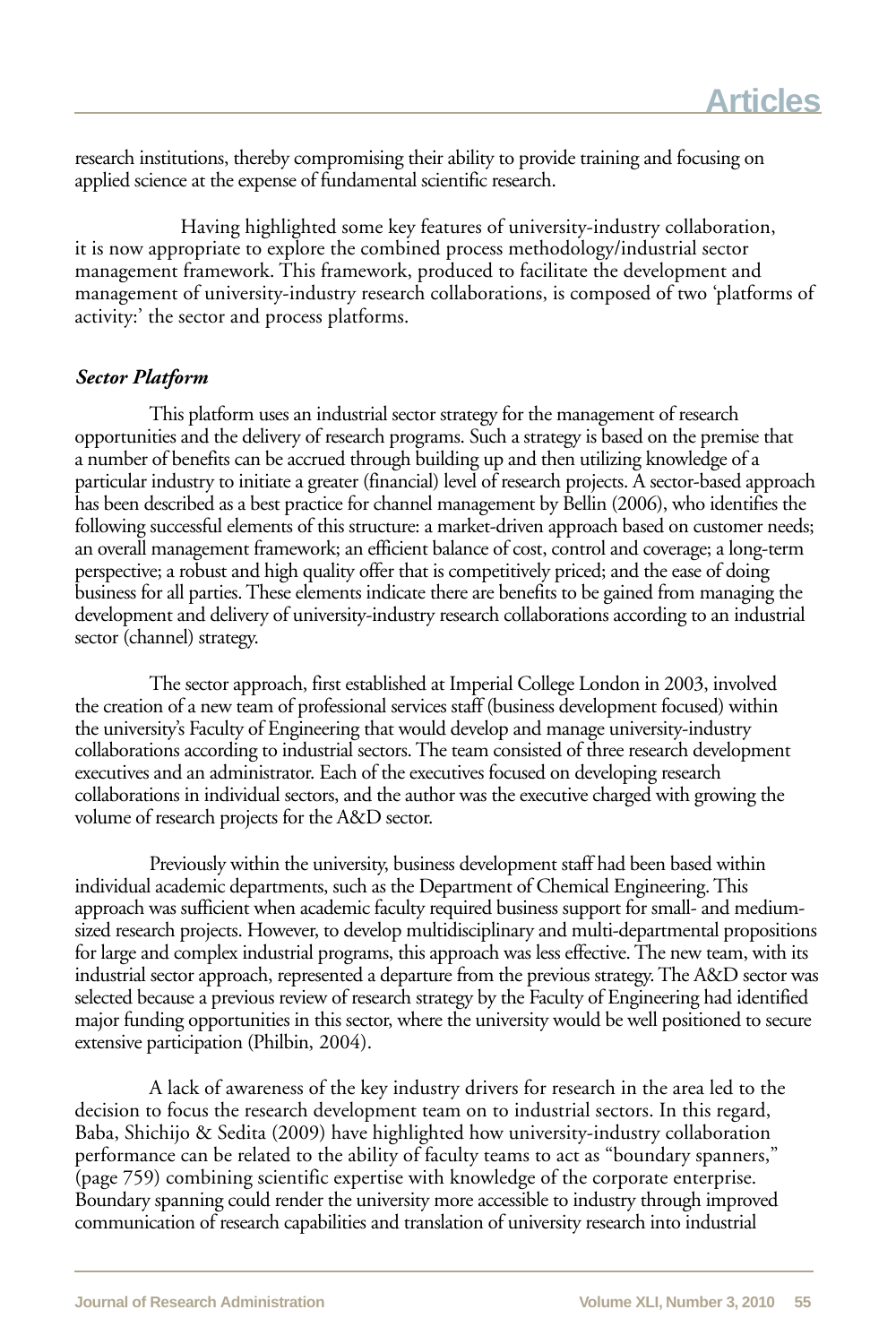requirements. Leveraging knowledge of industrial sector applications for research therefore enables universities to improve their positioning with companies with respect to securing new research programs.

The sector platform involved the pursuit of an integrated set of activities to address a number of objectives: to raise awareness of the university's relevant research areas within the A&D sector; to make contact with key decision-makers in commercial and government organizations; to identify early stage research opportunities so the university could explore partnering approaches with candidate industrial collaborators; and to position the university to submit successful research proposals to companies with a view to undertaking A&D projects.

Table 1 provides details of the main activities of the sector platform. The activities are broken down according to internal or external focus, thus reflecting the dual focus of the sector platform approach. The need to drive the strategy according to external requirements to be industry sector aligned must be accompanied by a corresponding internal alignment that translates external requirements into internal opportunities, which can then be communicated to interested academic faculty members. The research development strategy relies on an ability to gain the support of relevant academic faculty, since it is through their laboratories, researchers and students that research will be undertaken. This internal/external dimension can be extended further in terms of the customer base for research development work. External customers are required to provide the funding opportunities and the industrial collaboration, but the academic faculty members will deliver the research studies. Such faculty can therefore be regarded as internal customers for the research development service, and consequently efforts need to be maintained to ensure that their needs are met.

| <b>Internal activities</b> |                                                                                                                                                                                                                                               | <b>External activities</b> |                                                                                                                                                                                                                                                                  |  |
|----------------------------|-----------------------------------------------------------------------------------------------------------------------------------------------------------------------------------------------------------------------------------------------|----------------------------|------------------------------------------------------------------------------------------------------------------------------------------------------------------------------------------------------------------------------------------------------------------|--|
| 1.                         | Identification of A&D research areas across the<br>engineering departments at the university, together with<br>identification of the corresponding members of faculty<br>who either currently worked with the A&D sector or who<br>wished to. | $\mathbf{1}$ .             | Attendance at A&D conferences focused on R&T across the<br>UK, continental Europe and also in USA. Such conferences<br>provided networking opportunities and also helped to<br>identify key industrial and government requirements for<br>A&D research programs. |  |
| 2.                         | Development of a database of A&D research areas, where<br>the areas were categorized according to sector-specific<br>themes. The database included key information such                                                                       | 2.                         | Attendance at government led procurement and research<br>contracting events, where research opportunities as well<br>as potential collaboration partners could be identified.                                                                                    |  |
|                            | as the principal investigator, department, research area<br>description, A&D application area (existing or potential)<br>and details of existing funding.                                                                                     | 3.                         | Articles published on the A&D strategy employed, so as to<br>raise the profile of the university in this area (Philbin, 2004<br>and 2007).                                                                                                                       |  |
| 3.                         | Presentations to departmental research committees<br>involving senior members of faculty on the A&D research                                                                                                                                  | 4.                         | Presentations given at research conferences and industry<br>meetings on the university's A&D research capabilities.                                                                                                                                              |  |
|                            | development strategy. These committee meetings allowed<br>key academic stakeholders to be briefed on the overall<br>approach.                                                                                                                 | 5.                         | Briefings and meetings held individually with prospective<br>industrial collaborators, where research propositions could<br>be presented.                                                                                                                        |  |
| 4.                         | Formation of application focused teams of faculty staff,<br>which were aligned to specific A&D areas, such as                                                                                                                                 | 6.                         | Production and distribution of a research booklet that<br>highlighted the A&D research areas.                                                                                                                                                                    |  |
|                            | autonomous systems.                                                                                                                                                                                                                           | 7.                         | Development of website pages as part of the Faculty of                                                                                                                                                                                                           |  |
| 5.                         | Consultation with professional services staff within the<br>university on how the A&D approach related to other<br>corporate development initiatives.                                                                                         |                            | Engineering website, which included the material from the<br>research booklet.                                                                                                                                                                                   |  |

*Table 1.* Main Activities Undertaken as Part of the Sector Platform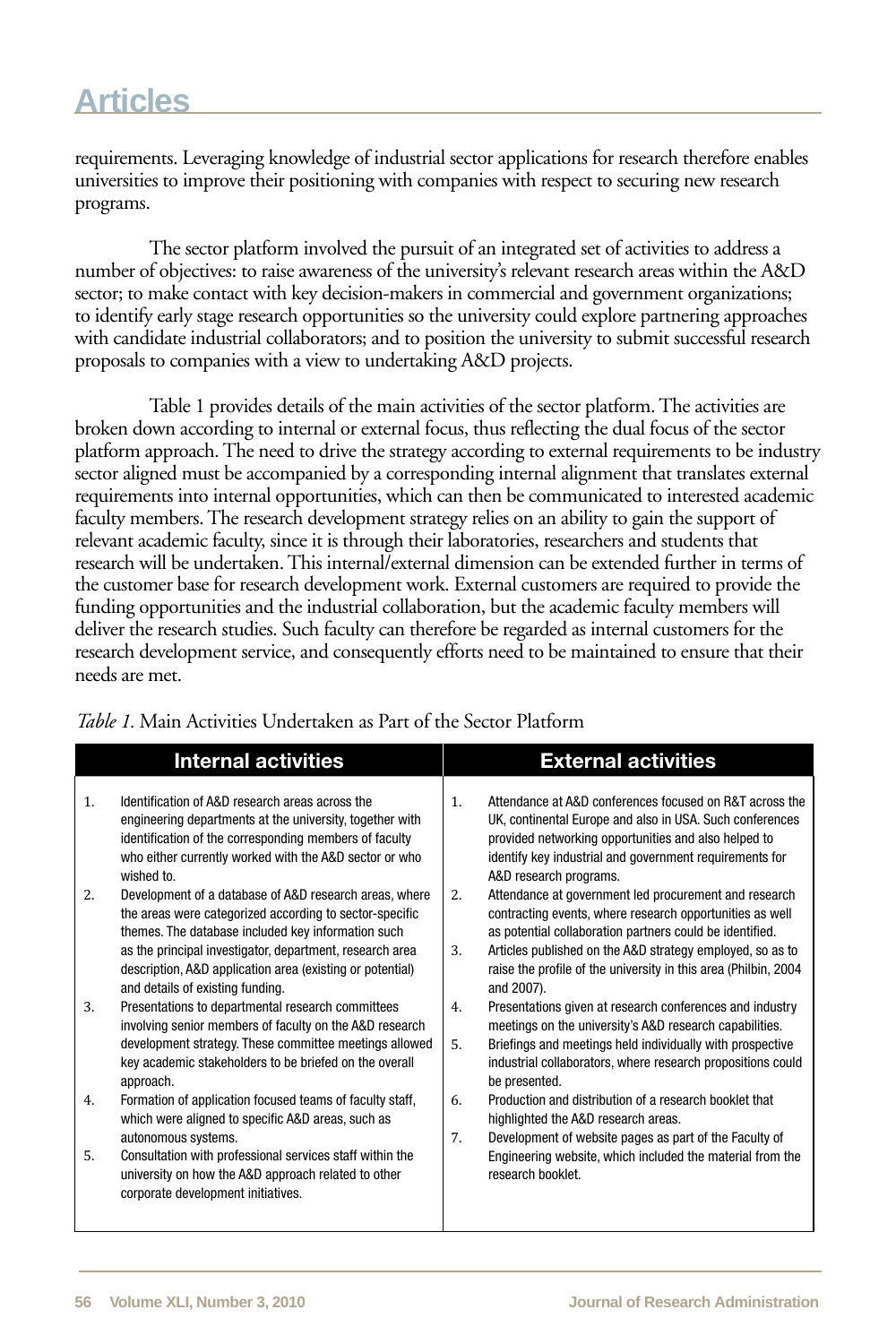Translating the external A&D requirements into research opportunities was contingent on understanding how the research areas within the university related to the technology applications that both government and industrial stakeholders perceived as investment priorities. Figure 2 provides a schematic view of the research building blocks identified in the Faculty of Engineering, together with the aerospace and defense application areas. This view illustrates the technical areas that were explored and developed as part of the sector platform approach within the research development management framework.



*Figure 2.* View of A&D application areas and university research areas (Philbin, 2007).

#### *Process Platform*

This platform employs structured process methodologies to help improve university-industry research collaborations. Previous work has identified a lack of process studies, especially in the area of university science parks (McAdam, Galbraith, McAdam & Humphreys, 2006) and technology transfer (Autio & Laamanen, 1995), and so this approach is an attempt to address that shortcoming. To develop a process methodology, a research study was undertaken involving interviews with 32 stakeholders for universityindustry collaborations (Philbin, 2008a). Analysis of the interview findings, combined with the results of a literature review, revealed the conceptual model for university-industry research collaboration as a transformation process depicted in Figure 3.



Feedback: Performance measurement

*Figure 3.* Transformation model of research collaboration (Philbin, 2008a).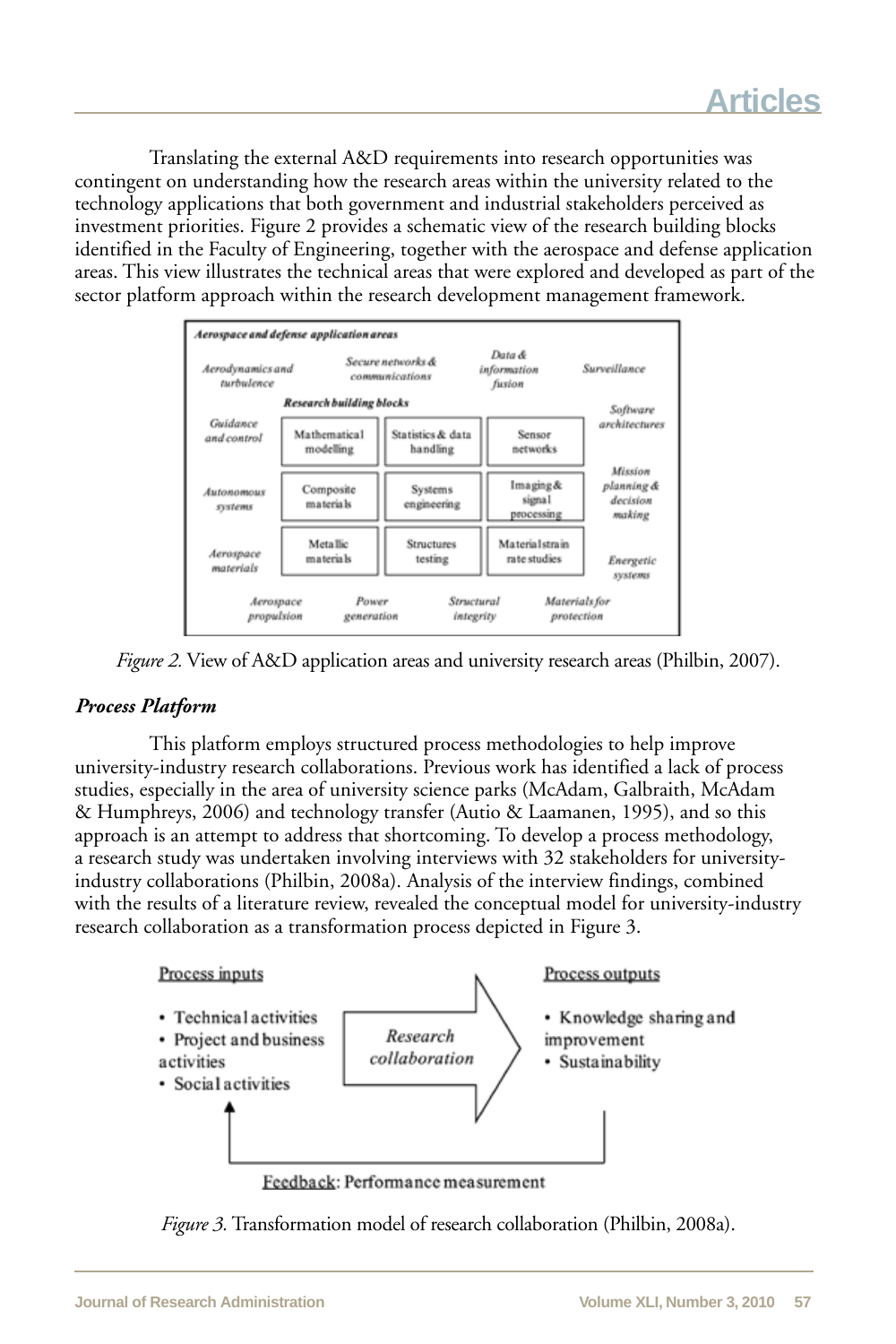The interview findings revealed that successful research collaborations are built on a number of process inputs that are technical, project and business, and social in nature. These inputs can be viewed as part of a transformation process that is research collaboration, and which gives rise to the desired process outputs, namely knowledge sharing and improvement, as well as sustainability. Not all research projects need to lead to sustainability, and some may need to cease for a variety of reasons, not least because the original research objectives have been fully met. Nevertheless, achieving a sustainable collaboration that moves forward, which gradually develops and addresses new and more demanding research goals, can be a desired outcome for many academic research teams. Long-term collaboration with industry can provide continued access to funding for doctoral and postdoctoral fellowships, but collaboration also provides a valued context for research and application-specific data that can be used to validate academic research.

Through further analysis of the interview findings, it was possible to build on the simple transformation view of research collaboration to formulate a process-based model for university-industry research collaboration (see Figure 4).



*Figure 4.* Process model for university-industry research collaboration (Philbin, 2008b).

The grounded theory for qualitative analysis (Strauss & Corbin, 1998) was employed to generate the conceptual process model, which related to both the empirical results and the literature on university-industry collaboration. The process model is based on a linear sequence of activities, starting with the terrain mapping stage and moving through proposition, initiation, delivery, and evaluation. The process is supported by four other elements: the technical and business missions, social capital, and the collaboration agent. The process was developed as a guide to help university-industry collaborators develop research collaborations and manage the resulting programs.

The following descriptions of the different components of the process model relate to a case study at the university. The terrain mapping and proposition stages involved broadbased activities, but the other components of the model are described for a particular research program valued at £3 million and delivered to an international engineering company.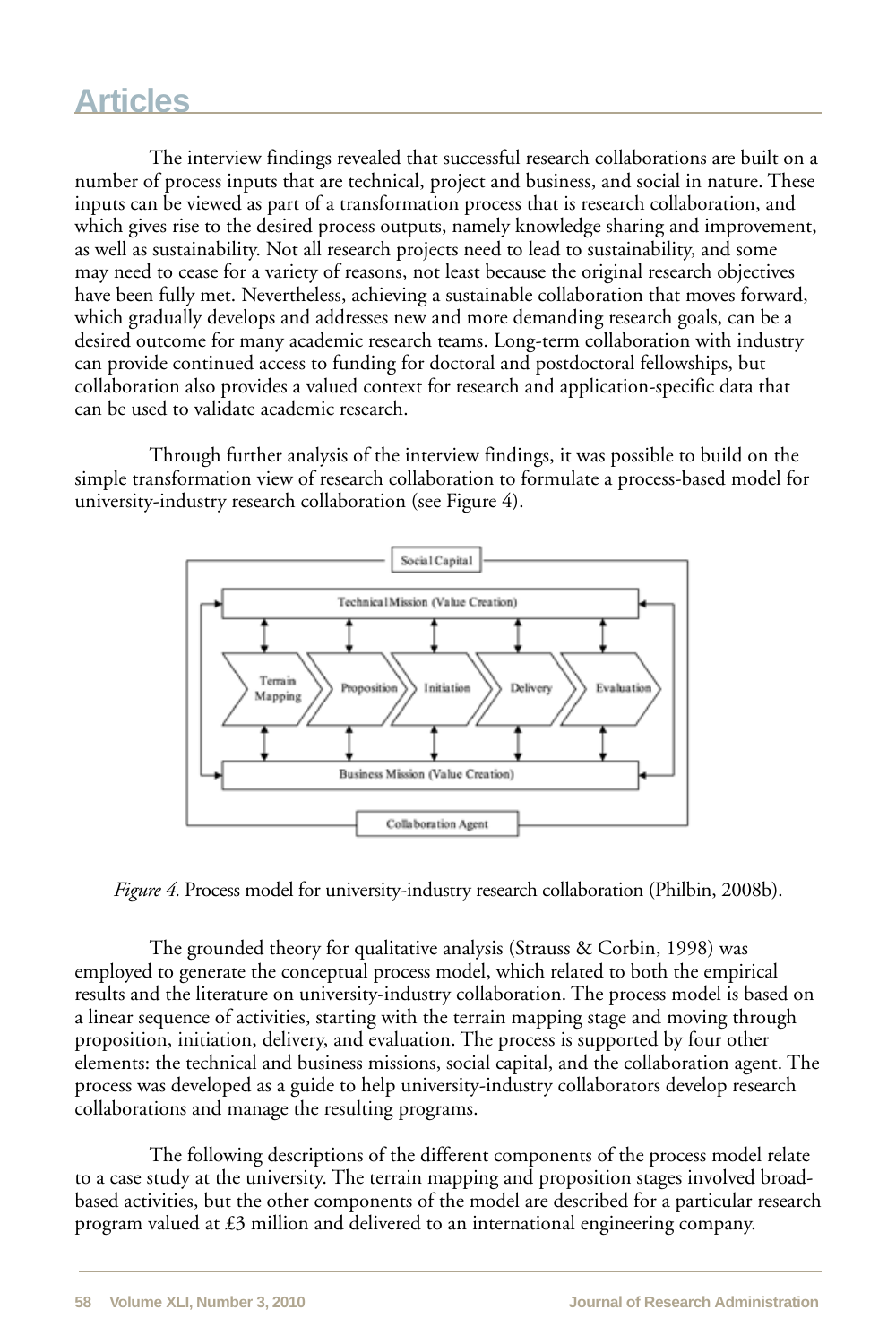#### *Terrain Mapping*

This stage, focused on knowledge acquisition of the A&D market for research, involved discussions with industrial stakeholders as well as gathering information on the requirements for long-term fundamental research in this sector. To accompany the external analysis, internal research and technology audits were conducted across the Faculty of Engineering, which allowed A&D research areas to be categorized into four main areas: information processing and management, systems research, aeronautics, and structures and materials. These categories were selected to ensure that the research areas could be grouped into sector-specific themes. Once this improved understanding had been established, it was possible to market the research areas through, for example, presentations and exhibitions at industrial events, such as the Farnborough International Air Show and Exhibition in the UK and at National Defense Industrial Association (NDIA) conferences in the US.

#### *Proposition*

At this stage, additional marketing-related activities focused on submitting defined research proposals to specific companies. This approach built on the knowledge gained from the terrain mapping stage. Moreover, informal discussions with key companies allowed proposals to be pitched at the right level; i.e. costs were at an appropriate financial level and the research proposals were focused on the most appropriate technology readiness level (TRL) that the industrial program required.

#### *Initiation*

Agreement with the company on the program statement of work, undertaken early on, allowed negotiation of the contractual terms and conditions to move ahead. A coordinated approach was used for the contracts negotiation, which involved signing an overall business agreement, as well as individual contracts for each of the nine research projects (which together constituted the research program). These contracts contained specific technical details and supporting costs.

#### *Delivery*

The individual research projects were assigned to academic principal investigators who were responsible for delivering the technical milestones to the company. Conversely, the collaboration agent provided overall financial management of the program and also had a customer liaison role with the company's managers. This liaison helped to ensure a consultative and timely approach to any problems.

#### *Evaluation*

Annual reviews of the three-year program were conducted, and there was also a major evaluation at the end that considered whether the research outputs were being incorporated into the company's technology development plans for future equipment. This approach led to a number of projects being awarded additional funding, which in some cases focused on an examination of the transition of the research findings into existing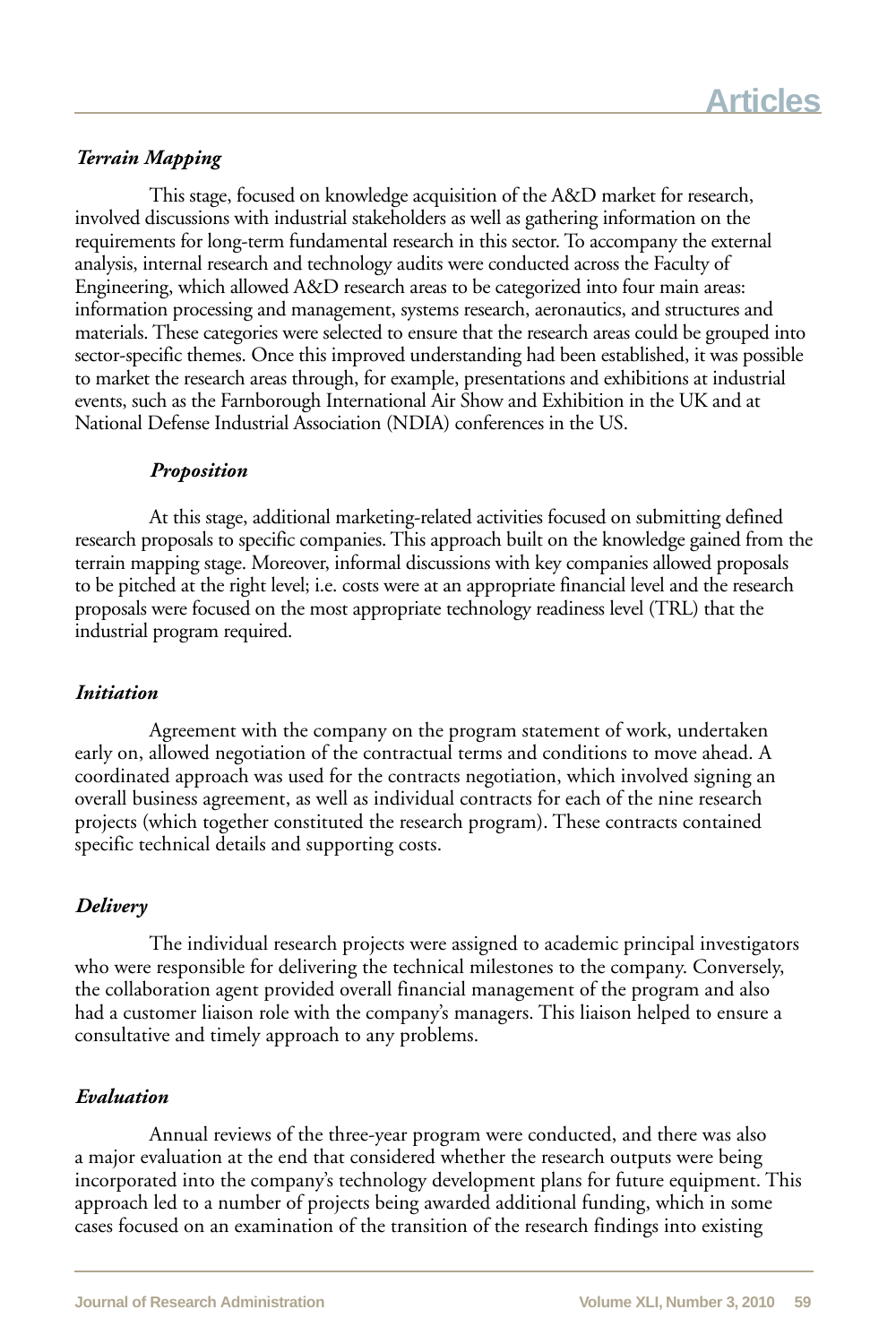and planned equipment systems. This was viewed by the company as being a particularly important outcome for the research, as it justified the research investment by demonstrating the added value to an actual equipment capability.

#### *Technical Mission*

Only technology areas that provided sufficient intellectual and academic rigour were investigated for possible collaboration with industry. This approach ensured that the research under investigation had the necessary potential to give rise to journal and conference proceeding papers of the required standard. Further, research was pursued that had a clear alignment to the company's technology requirements, thus maintaining the technical mission for both the company and university. Being able to demonstrate the relevance of the research to the company's technical objectives is clearly an important criterion for both initially gaining research funding and substantiating the industrial value to the research findings.

#### *Business Mission*

Careful consideration was applied to the proposal costs, and in a few cases the project scope was modified so more affordable proposals could be submitted. This flexibility helped improve the probability of the project being awarded, and also demonstrated commitment by the university to the research and to working with its industrial partner. Moreover, an alignment of the research areas with the company's priorities, which were in turn influenced by government procurement directives, allowed for the development of the business case for investment by the company in the research projects.

#### *Social Capital*

Contact made in the early stages of the process with key technical staff in the prospective collaborator organizations allowed social capital to be established and then nurtured. Furthermore, social capital was built up through regular contact with technical and contracts staff from the company. In fact, at one point, certain issues delaying the contractual negotiations could have resulted in a loss of program funding. However, through regular dialogue with the company's contracts manager, these issues were resolved quickly, which allowed the program to go ahead.

#### *Collaboration Agent*

The collaboration agent was the person within the university tasked with ensuring research programs were contractually awarded and then overseeing program delivery to ensure the company's overall program requirements were met. The author undertook this role, which allowed the academic faculty to concentrate on leading the individual research projects while giving the company a central point of contact to quickly resolve any issues.

#### *Evaluating the Management Framework*

Adoption of the management framework based on a combined process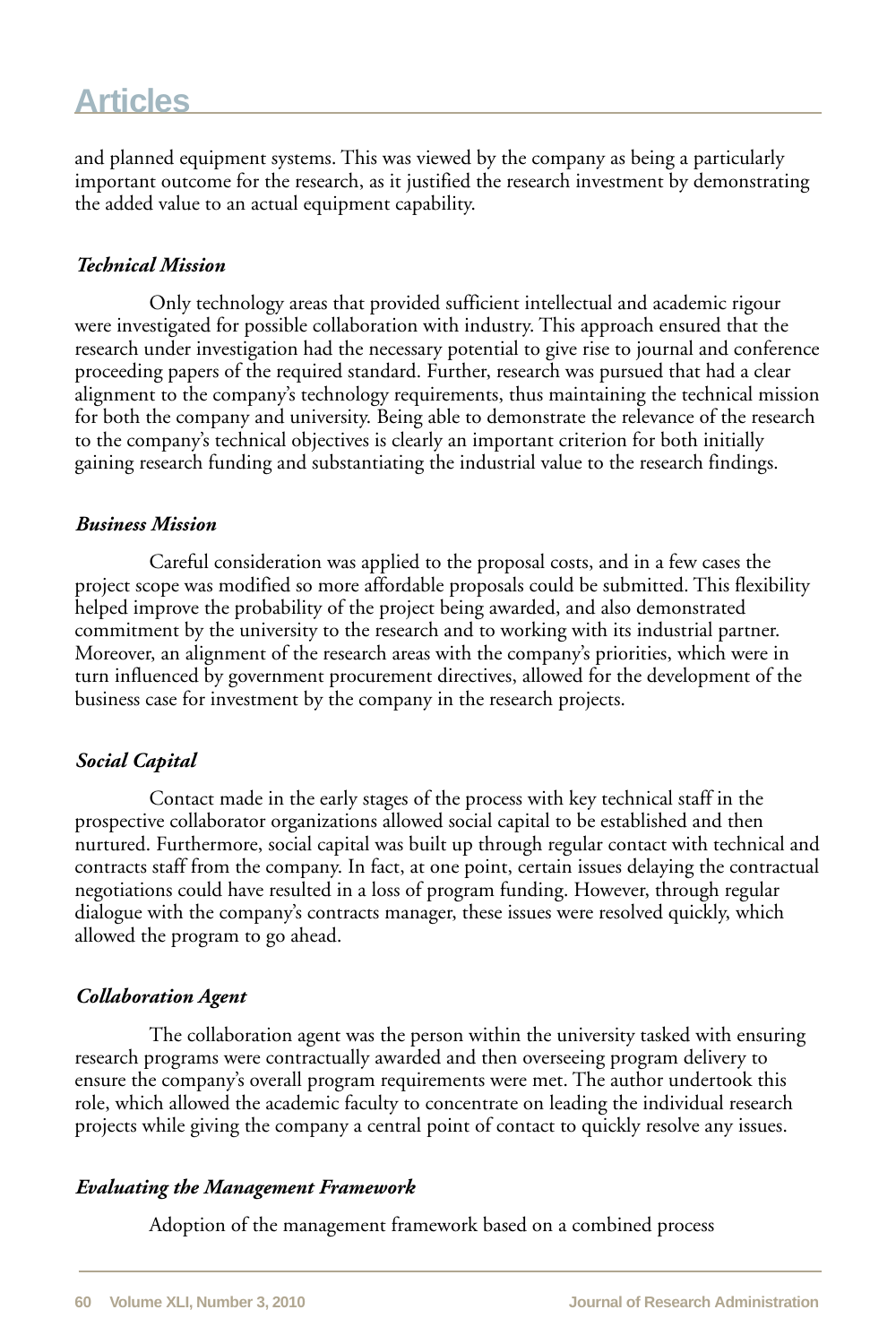methodology/industrial sector approach has resulted in a number of benefits for the university. Nevertheless, to evaluate the effectiveness and identify any limitations of the management framework, it is useful to compare to other approaches reported in the literature. Ireland, Hitt, & Vaidyanath (2002) examine effective alliances according to transaction cost economics (TCE), the resource-based view (RBV) of strategy, and social network (SN) theory. Although research collaborations can be regarded as a simpler version of more extensive strategic alliances, analysis through these three theories still provides an appropriate and broad-based method to consider management frameworks for universityindustry collaborations.

TCE (Pessali, 2009) can be viewed in terms of the reduced costs incurred by a company through undertaking a research collaboration with a university. The company is able to utilize the academic resources of the university that it would otherwise not have had access to, and so is able to lower its costs. Collaborations will themselves incur transaction costs that must be accounted for; however, a company will seek to justify investment in university research either through potential future revenues from enhanced products or services to be developed or through the reduced costs from gaining access to the knowledge generated by the university. Moreover, companies may form stronger linkages with universities to reduce both the transaction and production costs of associated manufacturing operations (Barringer & Harrison, 2000).

The RBV theory of strategy (Wernerfelt, 1984) has been widely discussed in the literature across a broad range of management applications (Grant, 1998). Essentially, a firm's competitiveness can be related to its unique combination of organizational resources and assets. Improvements in competitiveness through developing new products or services can therefore be regarded in terms of a company's access to the required resources, e.g., people, infrastructure, and technology, as well as less tangible resources, such as tacit and explicit knowledge. Furthermore, Spender (1996) has extended the RBV paradigm to focus specifically on knowledge, where a firm's level of success can be attributed to its capacity to acquire, integrate and then deploy knowledge in support of technology developments for new products and services (Su, Chen, & Sha, 2007). Applying the RBV theory to research collaboration would essentially suggest that collaborative activities undertaken by companies help generate knowledge to improve a firm's competitiveness.

SN theory suggests that an organization's activities on a strategic level are contingent on the social context within which the organization operates (Gulati, 1999). Furthermore, the social connectedness associated with an organization includes both internal (intra-organizational) and external (inter-organizational) relationships (Madhok & Tallman, 1998). Extending SN theory to collaborations would suggest that universityindustry interactions are likely to be linked to the level of social links between them, and that collaboration success will be a function of the extent and quality of social interaction.

It is now appropriate to compare the combined process methodology/ industrial sector management framework with other management systems for universityindustry collaboration. Two different approaches to collaboration from the literature reflect different perspectives on university-industry relations. Burnside and Witkin's (2008) model for university-industry collaboration is linked to a need to establish a central intellectual property and industrial research alliance office. This department at the university focuses on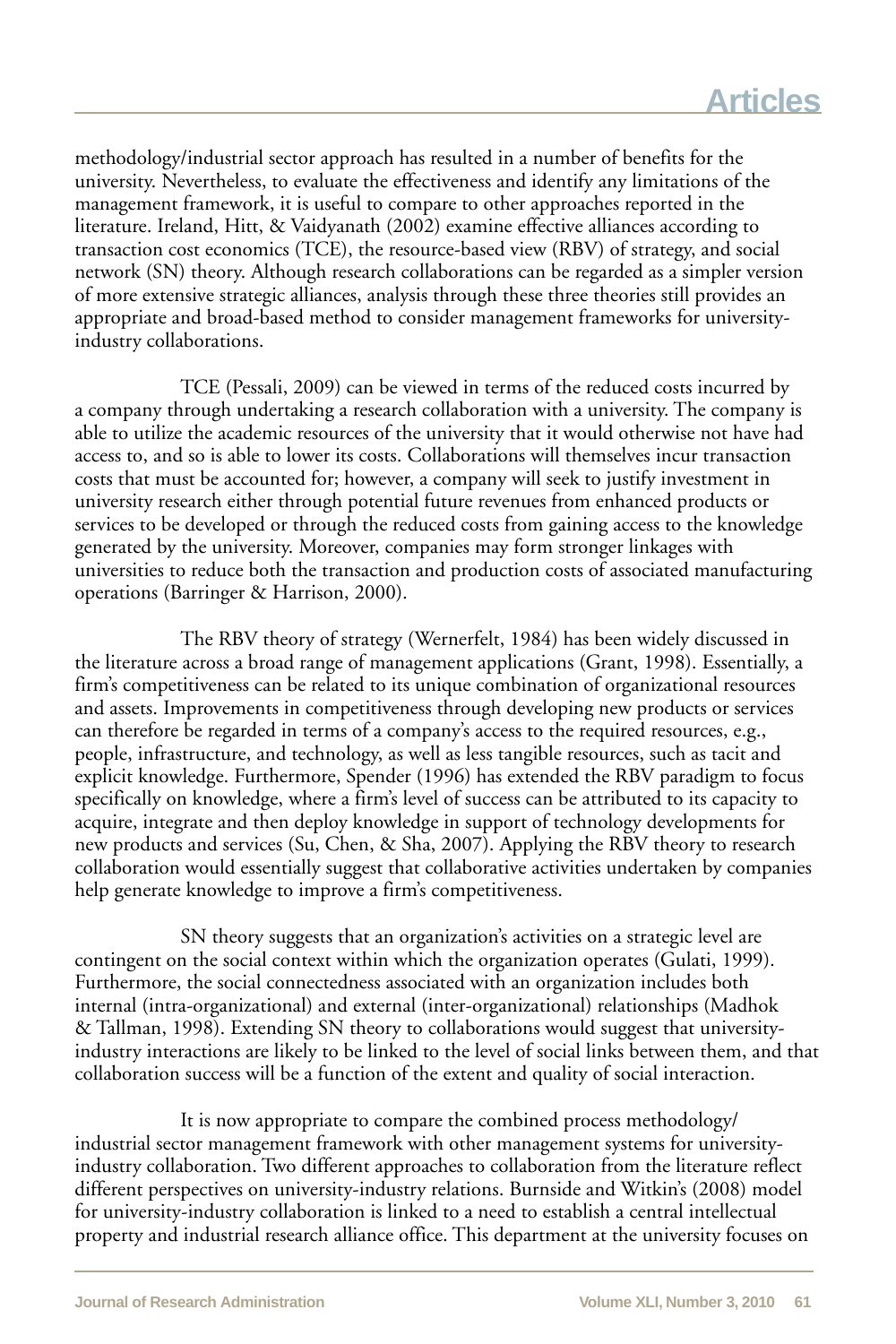certain key objectives: build a team; work from the big picture (model); commit the team to a process (secure buy-in); work the process creatively; and have an escalation path. The model also emphasizes the need for effective negotiation of intellectual property rights (IPR), something that can cause substantial delays in the signing of collaboration agreements and research contracts.

The second comparative model is by Thune (2007), which involves a networkembeddedness approach to university-industry collaboration. This study draws on a social capital perspective to examine how access to an array of embedded resources derived from networks of relationships can have an impact on the formation of new collaborations, with the research indicating that such social interactions are central to both forming and carrying out such collaborations.

Table 2 illustrates how the three collaboration models relate to the aforementioned theoretical underpinnings.

| Table 2. Comparison of the Combined Process Methodology/Industrial Sector Management |
|--------------------------------------------------------------------------------------|
| Framework with Collaboration Models from the Literature                              |

| <b>Theory</b> | <b>Combined Process/Sector</b><br><b>Framework</b>                                                                                                                                                                                                                                                                                                                                                                                    | <b>Burnside and</b><br><b>Witkin (2008)</b>                                                                                                                                                                                                                                                                                                                                                                                   | <b>Thune (2007)</b>                                                                                                                                                                                                                                                                                           |
|---------------|---------------------------------------------------------------------------------------------------------------------------------------------------------------------------------------------------------------------------------------------------------------------------------------------------------------------------------------------------------------------------------------------------------------------------------------|-------------------------------------------------------------------------------------------------------------------------------------------------------------------------------------------------------------------------------------------------------------------------------------------------------------------------------------------------------------------------------------------------------------------------------|---------------------------------------------------------------------------------------------------------------------------------------------------------------------------------------------------------------------------------------------------------------------------------------------------------------|
| <b>TCE</b>    | The framework includes a focus on<br>spanning the university research<br>and industrial sector divide, which<br>has the potential to improve the<br>commercial attractiveness of the<br>university research. The process<br>model includes the 'business<br>mission', which is also specifically<br>aligned to emphasizing the<br>commercial viability of the research;<br>these commercial linkages help<br>reinforce the TCE basis. | The model includes a pragmatic<br>view on the negotiation of<br>collaboration agreements with a<br>particular focus on determination<br>of optimal IP conditions. This<br>negotiation framework should<br>help ensure the commercial<br>attractiveness of research<br>propositions and hence be a<br>positive TCE characteristic,<br>although there does not appear to<br>be a specific cost-based attribute<br>to the model. | The approach did highlight the<br>leading role that government<br>agencies can play in stimulating<br>research and this government<br>support can help to reduce<br>transactional costs for industrial<br>sponsored research. There is<br>therefore some coverage of the cost<br>drivers for collaboration.   |
| <b>RBV</b>    | The framework includes a strong<br>focus on the acquisition and<br>deployment of knowledge. This<br>includes sector-specific knowledge<br>through the industrial focus as well<br>as the gathering and utilization of<br>knowledge in various parts of the<br>process model (terrain mapping,<br>proposition, technical mission, etc.).                                                                                               | The structured model includes<br>consideration of knowledge<br>generation, however, there does<br>not appear to be a systemic<br>treatment of the different forms of<br>knowledge and the processes that<br>can be utilized in order to facilitate<br>collaboration as a knowledge<br>driven activity.                                                                                                                        | Although there was coverage of<br>the nature of knowledge flows as<br>part of university-industry research<br>collaboration, the approach did not<br>have a systematic treatment of<br>how knowledge can be effectively<br>acquired and deployed in a<br>collaboration context.                               |
| SN            | Social capital as a feature of social<br>networks is a clear component of<br>the process model as well as the<br>transformation process and hence<br>the resulting framework takes<br>account of the social dimensions of<br>collaboration.                                                                                                                                                                                           | The model makes reference<br>to the need to continually<br>emphasize relationships rather<br>than transactions, plus there is a<br>clear development of the role of<br>individuals in the collaboration<br>process; This model therefore has a<br>significant social applicability.                                                                                                                                           | The model includes a clear analysis<br>of the role of relationships across<br>different types of collaborations,<br>which have been developed<br>according to different situations,<br>such as needs-driven or<br>opportunity-driven collaborations.<br>The model therefore has a strong<br>social dimension. |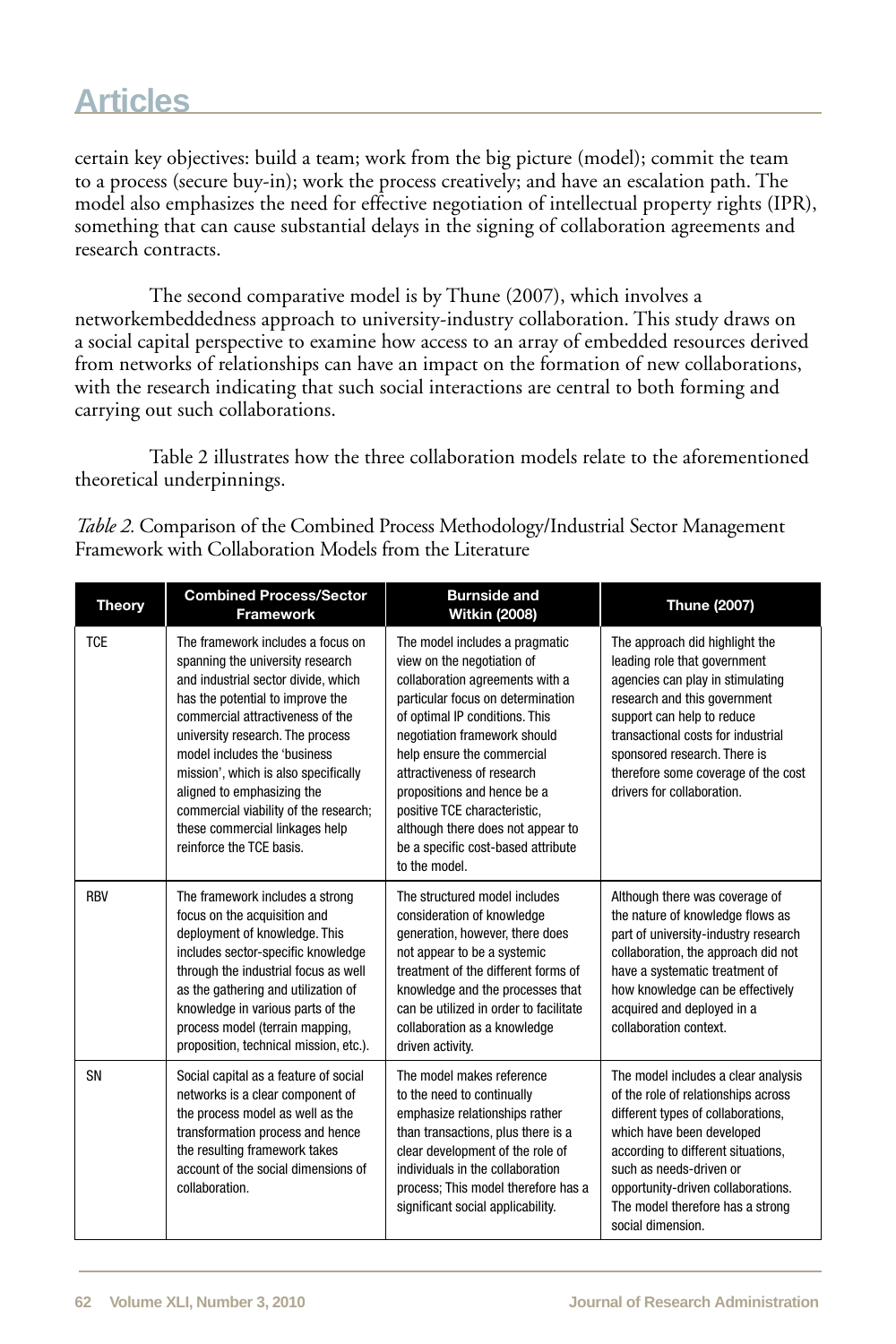An analysis of the approaches to university-industry collaboration across the three supporting theories provides a useful perspective. The model by Burnside and Witkin (2008) offers a sound negotiation approach, whereas Thune's (2007) approach provides a rigorous treatment of the social dimensions of collaboration. Further analysis highlights how the combined process methodology/industrial sector management framework provides a comprehensive treatment of collaboration factors across a broad, systems-wide context. This spans coverage of the social inputs to collaboration, through considering relationships and key staff, as well as a focus on the economic and cost basis for collaboration and the resources and knowledge that need to be deployed. Both the initiation and delivery of collaborations can be highly contingent on an organization's ability to utilize its current and acquired knowledge resources; hence in this regard, the development of process and structural management models for collaboration needs to have an adequate consideration of knowledge as a central paradigm.

### **Conclusions**

An innovative management framework was devised and employed at Imperial College London to improve the development and management of collaborative research programs. The combined process methodology/industrial sector management framework focused on the aerospace and defense industrial sector as part of the sector platform, which allowed significant knowledge build-up (both explicit and tacit) of the A&D industry that has traditionally been a strong provider of funding for academic research. This focus has allowed the university to pursue a co-ordinated marketing and bidding campaign with companies from the sector that has resulted in  $£20$  million of research programs being awarded over a five-year period.

The combined process methodology/industrial sector management framework also included a systematic use of structured management methodologies as part of the process platform. This approach was informed by literature depicting research collaboration as a transformation process, which further allowed an overall process to be developed for the management of universityindustry research collaborations.

The use of the management framework builds on studies reported in the literature, which highlight the lack of process models in the area of university-industry collaboration. From a broader perspective, companies are increasingly pursuing an agenda of open innovation, and this is leading to greater collaboration with universities. But with this greater opportunity for funded research comes competition between universities, as well as a need to improve the management of research development within universities. Literature studies also point to the role that social capital plays through building trust from open and regular communications between collaborators as well as honesty and so-called "norms of reciprocity" (Yli-Renko, Autio, & Sapienza, 2001, page 591).

Effective knowledge transfer is also a highly important determinant for successful collaborations. The management framework described in this paper is an attempt to tackle some of these issues, and to provide an intellectual foundation for professional services at universities engaged in helping academic faculty establish and manage collaborations with industry. The framework, crucially, is also practitioner focused and can be regarded as a guide to help maximise research opportunities and eventual levels of research contracts that a university may generate. The approaches described in this paper will also provide a useful insight for industrial managers who are involved with contracting university research.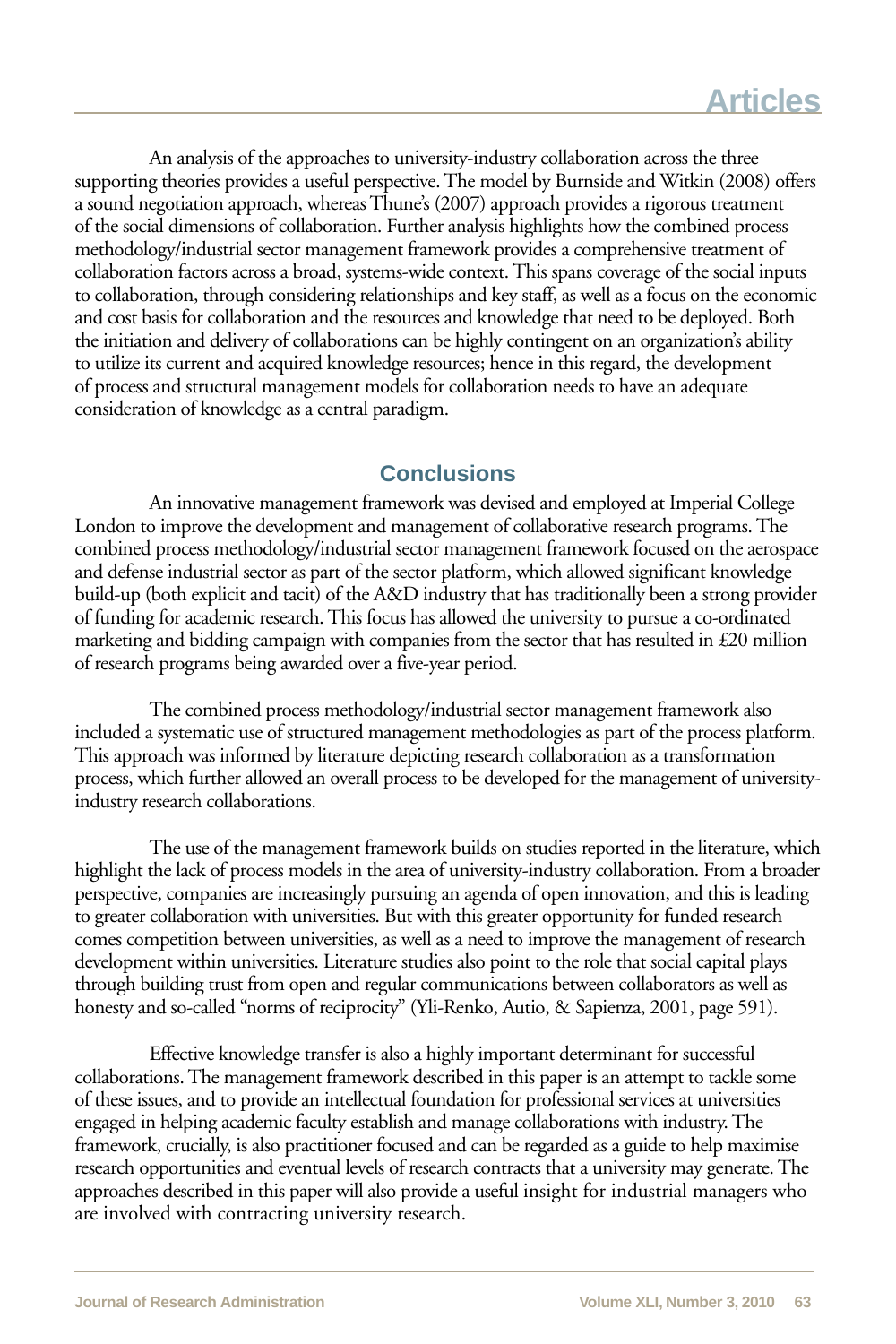Focusing research development activities according to an industrial sector approach involved the university positioning itself within the aerospace and defense sector as part of a coordinated marketing and bidding campaign. This phase of activity was clearly externally focused but it had to be conducted in parallel with communication and team building internally with the academic faculty. Without gaining the firm commitment of the academic faculty there would have been no point in pursuing the external company engagement since members of faculty are of course responsible for leading any resulting research studies.

The use of the process model highlighted that successful collaborations require an adequate focus to be applied to all parts of the model (although this is dependent on the size and scope of collaboration). Many of the model's elements were found to be inter-dependent, e.g. the collaboration agent required an open and honest relationship with the company, which was built on the required social capital. Moreover, focus needed to be maintained on the technical mission (e.g. through understanding and applying TRLs) as well as the business mission (e.g. understanding the customer's position on value for money). Throughout the process, social capital was built up steadily and this position helped alleviate a difficult point in the contractual negotiation stage (initiation). A weakness, however, for process models derived from qualitative results is that they can sometimes be normative (Strauss & Corbin, 1998). To address this weakness, the model contained both process components (terrain mapping, proposition, initiation, delivery and evaluation) and structural components (technical mission, business mission, social capital and collaboration agent), as well as being grounded on findings from supporting literature reviews.

Analysis of the combined process methodology/industrial sector management framework has been undertaken through comparison with collaboration models from the literature, including approaches by Burnside and Witkin (2008), and Thune (2007). This analysis has included assessment of the approaches according to three underpinning theoretical frameworks, which had been previously employed as part of an 'analysis lens' by Ireland, Hitt & Vaidyanath (2002). The analysis found that whilst the other approaches had distinct features and potential benefits for collaboration management, the combined process methodology/industrial sector management framework reported in this paper provides a comprehensive treatment of collaboration factors across transaction cost economics (TCE), resource-based view (RBV) of strategy, and social network (SN) theories. The management framework is therefore applicable to a range of universityindustry collaboration scenarios.

The research and supporting case study investigation reported in this paper have revealed the benefits that can be derived from employing a management framework for research collaborations, based on the sector and process platforms approach. However, it is important that university management systems not become overly burdensome so that the creative aspects of scientific research and collaborative work are hampered or blocked. Ideally, research administration processes will operate alongside and in a supporting capacity to the academic and creative activities that are essential to the exploratory nature of scientific research. Moreover, research administration processes, such as those described in this paper, will complement creative academic work, improve the efficiency of how universities partner with companies, and help ensure that academic faculty are free to devote adequate time and energies to overseeing research activities.

It will not always be appropriate to employ an industrial sector strategy within a university, and such an approach will be contingent both on the university's current practice and its future aspirations. Where it is possible to manage research development according to industrial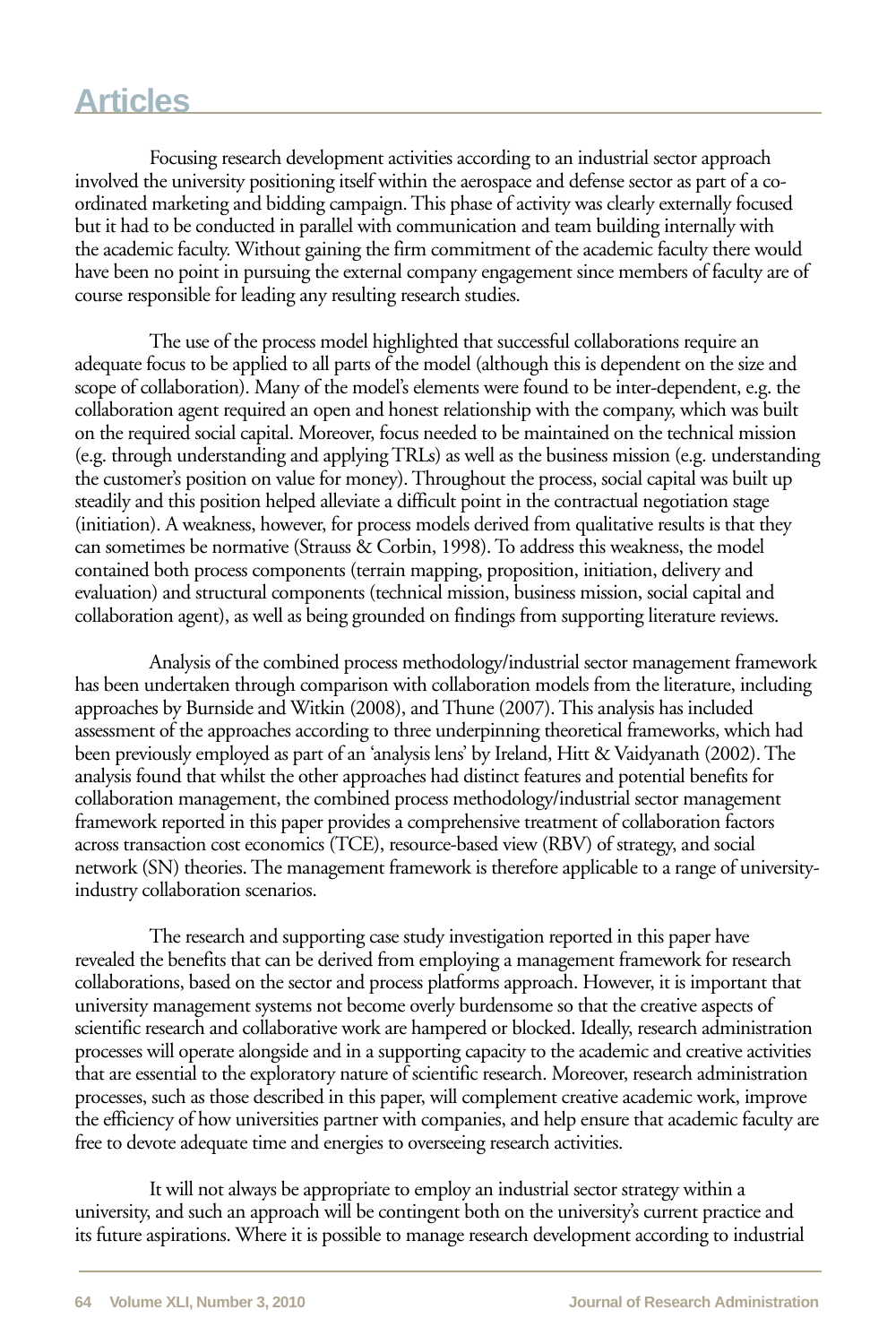sectors, this initiative may be viewed as a long-term strategy. The strategy will need to be adequately staffed over multiple years, and will require commitment from the university's senior management. . The industrial sector focus will also need the support and engagement of relevant academic faculty, and so communication and team building are crucial, as are relations with key external stakeholders.

The process model described previously is not meant to be overly rigid but ideally can be viewed as a guide to improve the management of research collaborations, from the opportunity stage through delivery. For universities looking to engage further with industrial companies, it is further recommended that efforts are directed towards building appropriate social relations with individuals from these prospective partners, including technical, commercial and business focused staff. There also needs to be careful thought towards enhancing the transfer of knowledge generated by the university to the company, so that collaborations can be developed into sustainable relationships. These activities do, of course, need to occur in addition to the delivery of individual research projects and programs through the key channels for knowledge dissemination (Cohen, Nelson, & Walsh, 2002), such as journal articles, conference papers, reports and patents, and informal information exchange.

There are a variety of reasons why collaborations may or may not be successful (Dodgson, 1992), and the development of major high-value research collaborations can often be a complex process that involves many people from both the university and company. The use of suitable management frameworks does, however, provide a potential guide so that the success rate for research proposals can be maximised and the risks of the resulting research projects mitigated.

Future work is suggested on the application of the management framework to other case studies, particularly those in the healthcare and pharmaceutical sectors. This will allow the merits of the approach to be explored from new perspectives and for its general application to different organizational and operational contexts to be examined in more detail. Future work is also suggested in developing an improved understanding of the value for money attributes for research collaborations, so that companies may justify the case for investment in university research and for universities to improve their ability to commercially engage with industrial organizations. Developing such areas of research will help to strengthen the theoretical basis for collaboration management, thereby contributing to advancement in the research administration profession.

#### **References**

- Anand, V., Glick, W. H., & Manz, C. C. (2002). Thriving on the knowledge of outsiders: Tapping organizational social capital. *Academy of Management Executive, 16*(1), 87-101.
- Autio, E., & Laamanen, T. (1995). Measurement and evaluation of technology transfer: Review of technology transfer mechanisms and indicators. *International Journal of Technology Management, 10* (7/8), 643-664.
- Baba, Y., Schichijo, N., & Sedita, S. R. (2009). How do collaborations with universities affect firms' innovative performance? The role of "Pasteur scientists" in the advance materials field. *Research Policy. 38*(5), 756-764.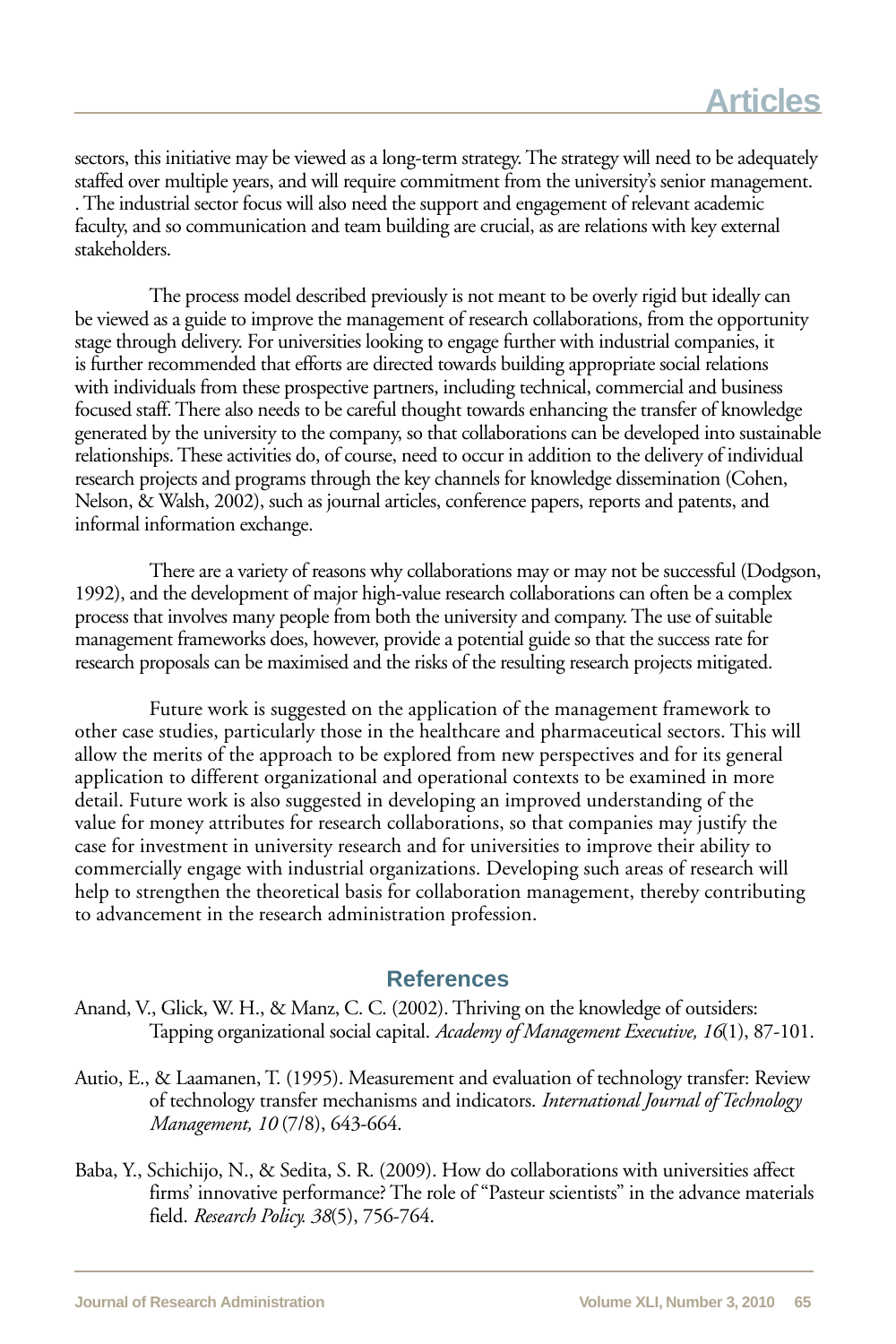- Barbolla, A. M. B., & Corredera, J. R. C. (2009). Critical factors for success in universityindustry research projects. *Technology Analysis & Strategic Management, 21*(5), 599-616.
- Barringer, B. R., & Harrison, J. S. (2000). Walking a tightrope: Creating value through interorganizational relationships. *Journal of Management, 26*(3), 367-403.
- Bellin, H. (2006). Best practice channel management: The channel management framework. *Journal of Marketing Channels, 14*(1/2), 117-127.
- Bozeman, B., & Boardman, P. C. (2003). Managing the new multipurpose, multidiscipline university research centers: institutional innovation in the academic community. IBM Center for the Business of Government: Transforming Organizations Series.
- Burnside, B., &Witkin, L. (2008). Forging successful university-industry collaborations. *Research-Technology Management, 51*(2), 26-30.
- Chesbrough, H. W. (2006). Open innovation: A new paradigm for understanding industrial innovation. In Chesbrough, H. W., Vanhaverbeke, W., & West, J. (Eds). *Open innovation: Researching a new paradigm*. Oxford: Oxford University Press.
- Cohen, W. M., Nelson, R. R., & Walsh, J. P. (2002). Links and Impacts: The Influence of public Research on Industrial R&D. *Management Science, 48*(1), 1-23.
- D'Este, P., & Patel, P. (2007). University-industry linkages in the UK: What are the factors determining the variety of interactions with industry? *Research Policy, 39*(6), 1295- 1313.
- Dodgson, M. (1992). Technological collaboration: Problems and pitfalls. *Technology Analysis & Strategic Management, 4*(1), 83-88.
- Dooley, L., & Kirk, D. (2007). University-industry collaboration: Grafting the entrepreneurial paradigm onto academic structures. *European Journal of Innovation Management, 10*(3), 316-332.
- Grant, R. M. (1998). Contemporary Strategy Analysis (third edn.), Oxford, Blackwell.
- Gulati, R. (1999). Network location and learning: The influence of network resources and firm capabilities on alliance formation. *Strategic Management Journal, 20*(5), 397-420.
- Hitt, M. A., Ireland R. D., & Santoro, M. (2004). Developing and managing strategic alliances, building social capital and creating value. In A. Ghobadian. N. O' Regan, D. Gallear, & H. Viney (Eds.). *Strategy and performance: Achieving competitive advantage in the global marketplace*. London: Palgrave-Macmillan Publishing.
- Ireland, R. D., Hitt, M. A., & Vaidyanath, D. (2002). Alliance management as a source of competitive advantage. *Journal of Management, 28,* 413-446.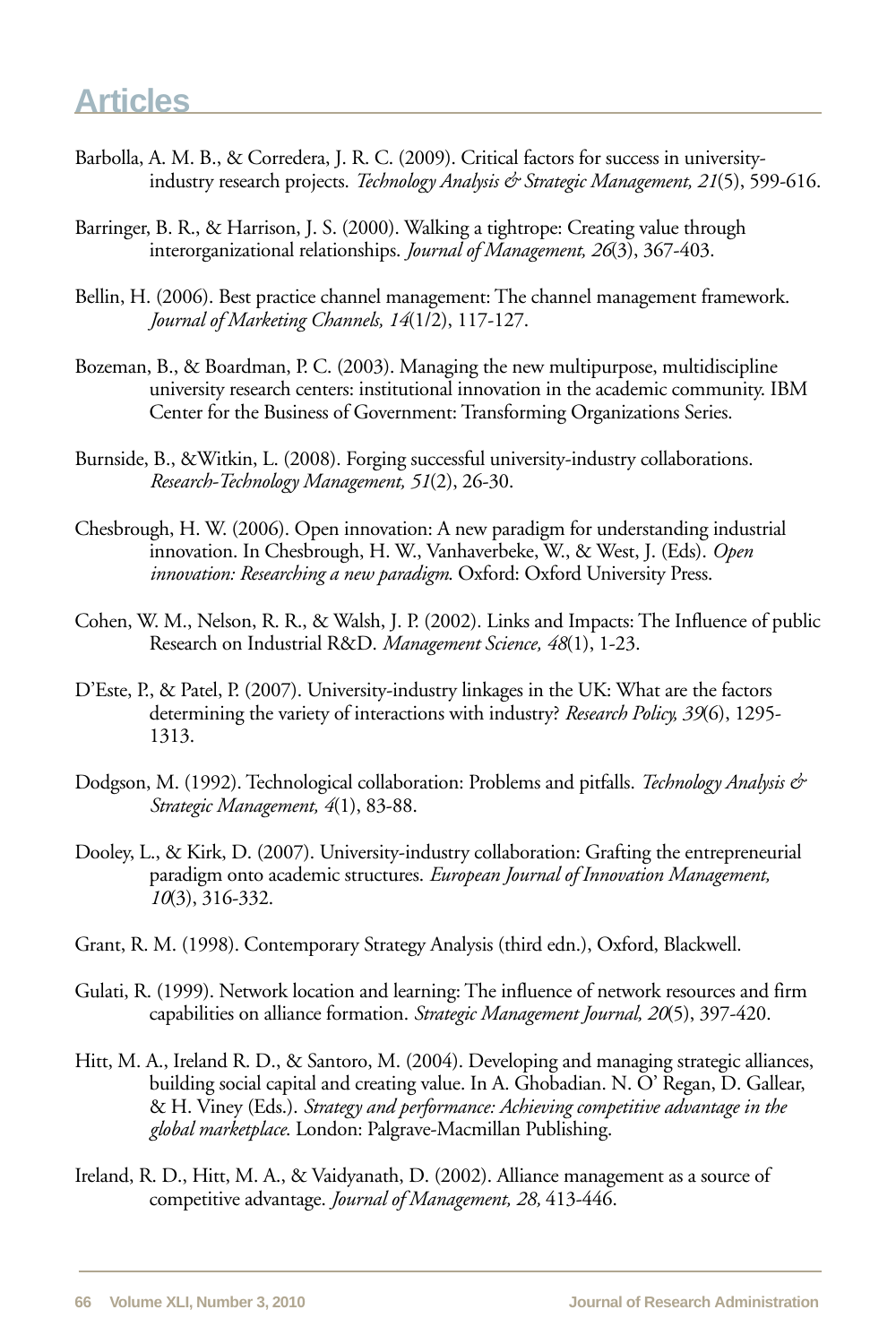Jarillo, J. C. (1988). On strategic networks. *Strategic Management Journal, 9,* 31-41.

- Kenney, M. (1987). The ethical dilemmas of university-industry collaborations. *Journal of Business Ethics, 6,* 127-135.
- Kleyn, D., Kitney, R., & Atun, R. A. (2007). Partnership and innovation in the life sciences. *International Journal of Innovation Management, 11*(2), 323-347.
- Koka, B. R., & Prescott, J. E. (2002). Strategic Alliances as Social Capital: A Multidimensional View. *Strategic Management Journal, 23*(9), 795-816.
- Madhok, A., & Tallman, S. B. 1998. Resources, transactions and rents: Managing value through interfirm collaborative relationships. *Organization Science, 9*(3), 326-339.
- McAdam, M., Galbraith, B., McAdam, R., & Humphreys, P. (2006). Business processes and networks in university incubators: A review and research agendas. *Technology Analysis & Strategic Management, 18*(5), 451-472.
- Perkmann, M., & Walsh, K. (2007). University-industry relationships and open innovation: Towards a research agenda. International Journal of Management Reviews, 9(4), 259- 280.
- Pessali, H. F. (2009). Metaphors of Transaction Cost Economics. *Review of Social Economy, 67*(3), 313-328.
- Philbin, S. (2004). Research opportunities. *Defence Management Journal, 27,* 76-78.
- Philbin, S. (2007). Technology through collaboration. *Defence Management Journal, 38,* 10-12.
- Philbin, S. (2008a). Measuring the performance of research collaborations. *Measuring Business Excellence, 12*(3), 16-23.
- Philbin, S. (2008b). Process model for university-industry research collaboration. *European Journal of Innovation Management, 11*(4), 488-521.
- Plewa, C., & Quester, P. (2007). Key drivers of university-industry relationships: The role of organisational compatibility and personal experience. *Journal of Services Marketing, 21*(5), 370-382.
- Sampson, R. C. (2007). R&D Alliances and Firm Performance: The Impact of Technological Diversity and Alliance Organization on Innovation. *Academy of Management Journal, 50*(2), 364-386.
- Santoro, M. D., & Bierly, III, P. E. (2006). Facilitators of knowledge transfer in universityindustry collaborations: A knowledge-based perspective. *IEEE Transactions on Engineering Management, 53*(4), 495-507.